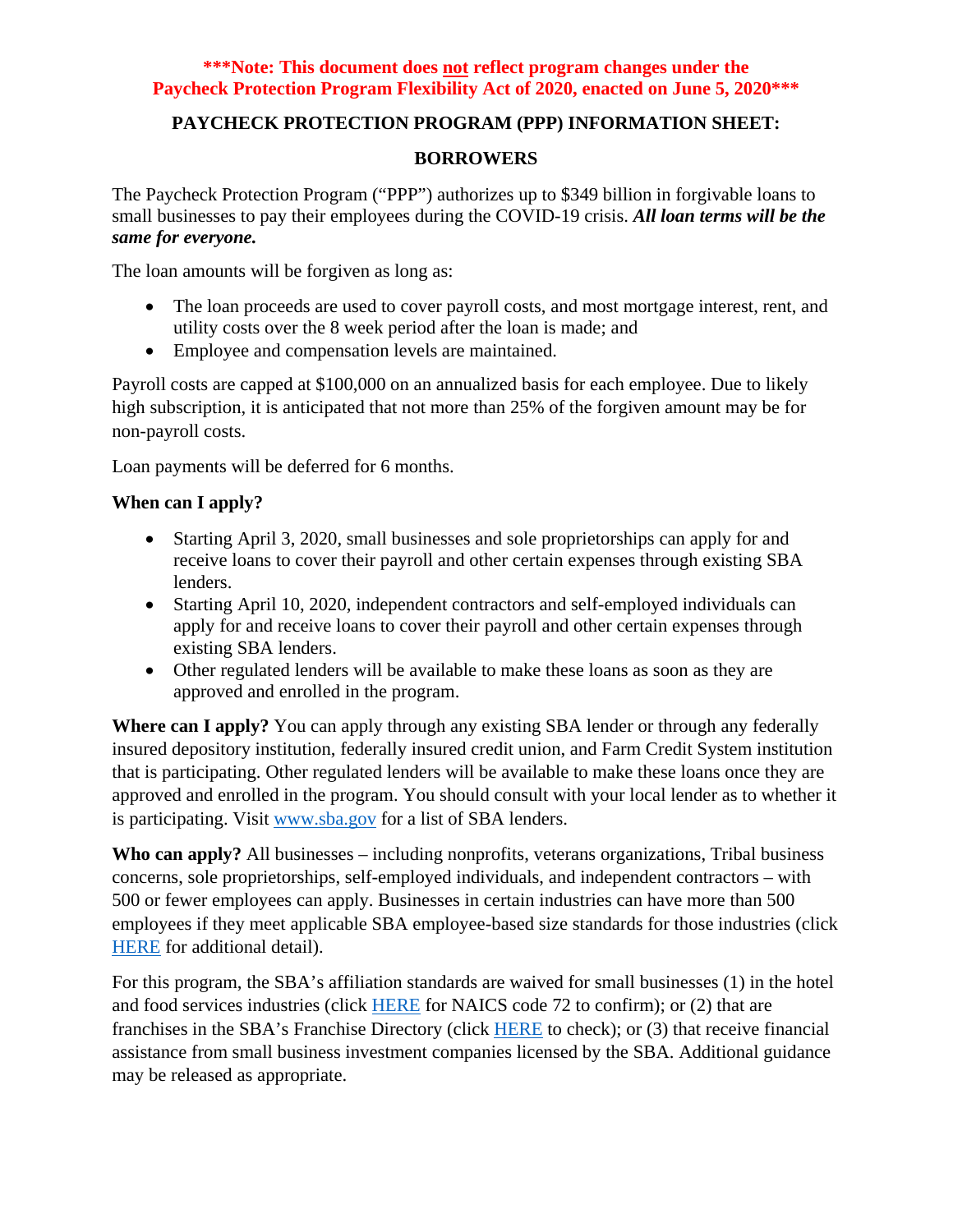**What do I need to apply?** You will need to complete the Paycheck Protection Program loan application and submit the application with the required documentation to an approved lender that is available to process your application by June 30, 2020. Click [HERE](https://home.treasury.gov/system/files/136/PPP-Borrower-Application-Form-Revised-June-12-2020.pdf) for the application.

**What other documents will I need to include in my application?** You will need to provide your lender with payroll documentation.

**Do I need to first look for other funds before applying to this program?** No. We are waiving the usual SBA requirement that you try to obtain some or all of the loan funds from other sources (i.e., we are waiving the Credit Elsewhere requirement).

**How long will this program last?** Although the program is open until June 30, 2020, we encourage you to apply as quickly as you can because there is a funding cap and lenders need time to process your loan.

## **How many loans can I take out under this program?** Only one.

**What can I use these loans for?** You should use the proceeds from these loans on your:

- Payroll costs, including benefits;
- Interest on mortgage obligations, incurred before February 15, 2020;
- Rent, under lease agreements in force before February 15, 2020; and
- Utilities, for which service began before February 15, 2020.

**What counts as payroll costs?** Payroll costs include:

- Salary, wages, commissions, or tips (capped at \$100,000 on an annualized basis for each employee);
- Employee benefits including costs for vacation, parental, family, medical, or sick leave; allowance for separation or dismissal; payments required for the provisions of group health care benefits including insurance premiums; and payment of any retirement benefit;
- State and local taxes assessed on compensation; and
- For a sole proprietor or independent contractor: wages, commissions, income, or net earnings from self-employment, capped at \$100,000 on an annualized basis for each employee.

# **Does the PPP cover paid sick leave?**

Yes, the PPP covers payroll costs, which include employee benefits such as costs for parental, family, medical, or sick leave. However, it is worth noting that the CARES Act expressly excludes qualified sick and family leave wages for which a credit is allowed under sections 7001 and 7003 of the Families First Coronavirus Response Act (FFCRA) (Public Law 116–127). Learn more about the FFCRA's Paid Sick Leave Refundable Credit [online.](https://www.irs.gov/newsroom/covid-19-related-tax-credits-for-required-paid-leave-provided-by-small-and-midsize-businesses-faqs)

**How large can my loan be?** Loans can be for up to two months of your average monthly payroll costs from the last year plus an additional 25% of that amount. That amount is subject to a \$10 million cap. If you are a seasonal or new business, you will use different applicable time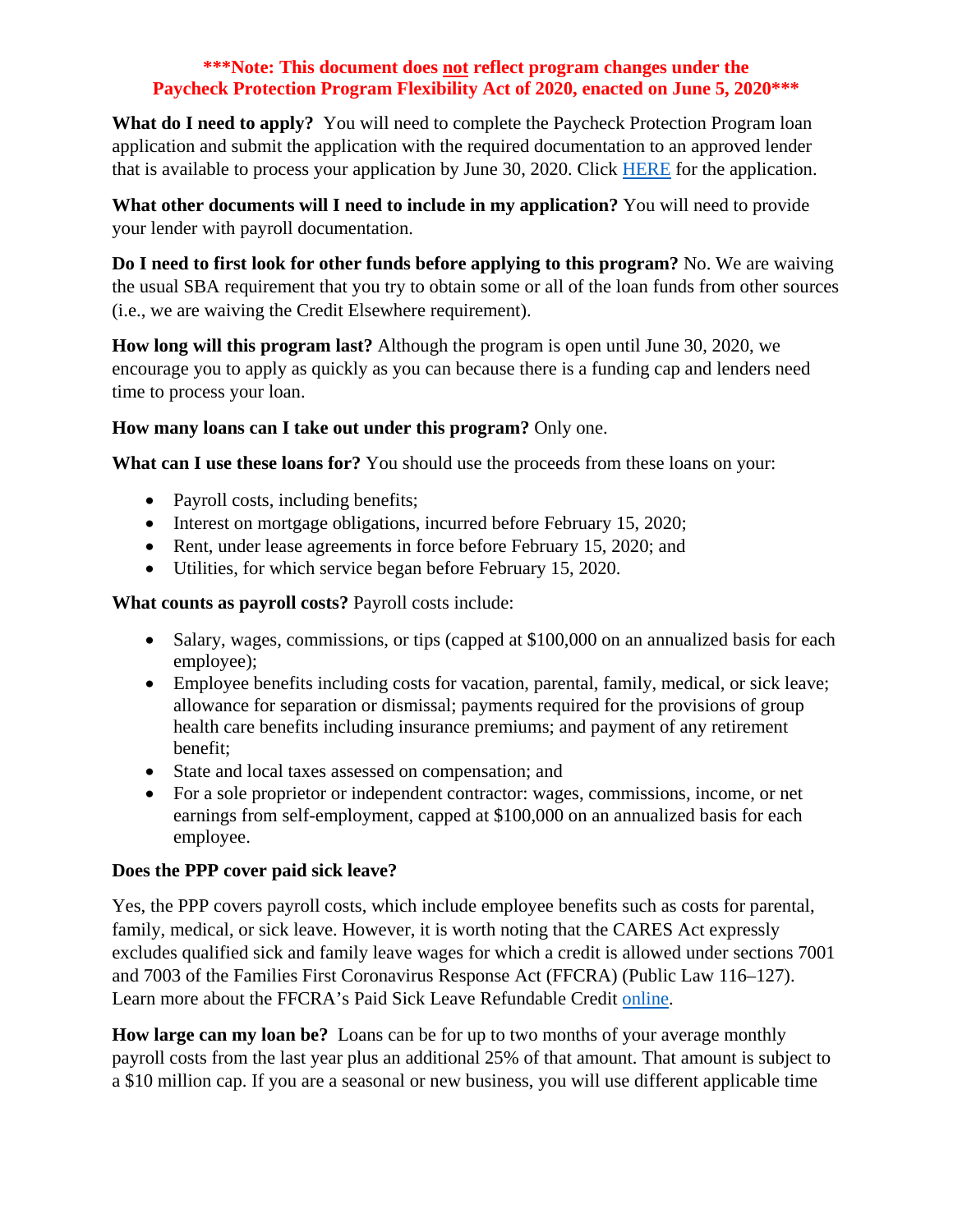periods for your calculation. Payroll costs will be capped at \$100,000 annualized for each employee.

**How much of my loan will be forgiven?** You will owe money when your loan is due if you use the loan amount for anything other than payroll costs, mortgage interest, rent, and utilities payments over the 8 weeks after getting the loan. Due to likely high subscription, it is anticipated that not more than 25% of the forgiven amount may be for non-payroll costs.

You will also owe money if you do not maintain your staff and payroll.

- Number of Staff: Your loan forgiveness will be reduced if you decrease your full-time employee headcount.
- Level of Payroll: Your loan forgiveness will also be reduced if you decrease salaries and wages by more than 25% for any employee that made less than \$100,000 annualized in 2019.
- Re-Hiring: You have until June 30, 2020 to restore your full-time employment and salary levels for any changes made between February 15, 2020 and April 26, 2020.

**How can I request loan forgiveness?** You can submit a request to the lender that is servicing the loan. The request will include documents that verify the number of full-time equivalent employees and pay rates, as well as the payments on eligible mortgage, lease, and utility obligations. You must certify that the documents are true and that you used the forgiveness amount to keep employees and make eligible mortgage interest, rent, and utility payments. The lender must make a decision on the forgiveness within 60 days.

**What is my interest rate?** 1.00% fixed rate.

**When do I need to start paying interest on my loan?** All payments are deferred for 6 months; however, interest will continue to accrue over this period.

**When is my loan due?** In 2 years.

**Can I pay my loan earlier than 2 years?** Yes. There are no prepayment penalties or fees.

**Do I need to pledge any collateral for these loans?** No. No collateral is required.

**Do I need to personally guarantee this loan?** No. There is no personal guarantee requirement. \*\*\*However, if the proceeds are used for fraudulent purposes, the U.S. government will pursue criminal charges against you.\*\*\*

What do I need to certify? As part of your application, you need to certify in good faith that:

- Current economic uncertainty makes the loan necessary to support your ongoing operations.
- The funds will be used to retain workers and maintain payroll or to make mortgage, lease, and utility payments.
- You have not and will not receive another loan under this program.
- You will provide to the lender documentation that verifies the number of full-time equivalent employees on payroll and the dollar amounts of payroll costs, covered